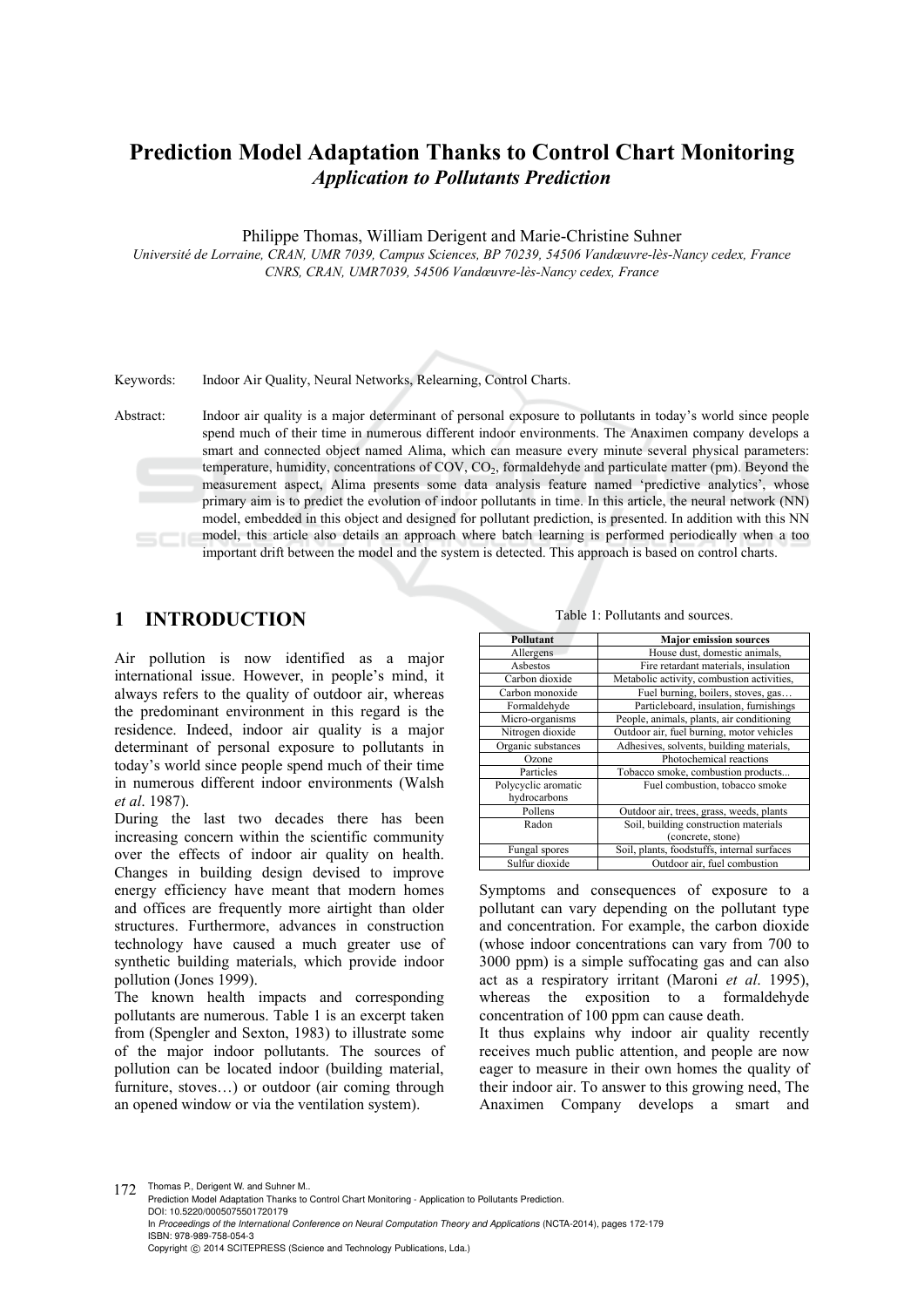connected object named Alima (Alima, 2013).

In fact, pollutant levels are constantly changing, depending on the tenants' activities. Alima can measure every minute several physical parameters: temperature, humidity, concentrations of COV,  $CO<sub>2</sub>$ , formaldehyde and particulate matter (pm). Data are stored on the object or can be sent to a distant database, and are available for the user online via phone apps or websites. Beyond the measurement aspect, the society currently plans to embed in Alima some data analysis feature named 'predictive analytics', whose primary aim is to predict the evolution of indoor pollutants in time. Anaximen and the CRAN laboratory are associated to develop this leading-edge feature.

In this article, a neural network (NN) model designed for pollutant prediction is presented. However, a drift can appear between the NN model and the system modelled (due to, for example, a modification of the occupant behavior), and forces the NN to do a relearning phase. But this relearning phase is time and resource consuming and should be done sparingly. So, in addition with the NN model for pollutant detection, this article also details an approach where batch learning is performed periodically when a too important drift between the model and the system is detected. This approach is based on control charts.

Section 2 presents a short state-of-the-art on neural network modelling, section 3 details the approach used to control the drift and perform the batch learning while section 4 presents the industrial application. Section 5 first exposes the results obtained by the NN model for pollutant prediction (without any relearning phase), and then describes the results obtained when using the drift detection algorithm.

## **2 NEURAL NETWORK MODEL**

Artificial neural network models have been successfully applied to solve many different problems, including dynamic systems identification, patterns classification, adaptive control, functions approximation and so on.

Among these artificial neural network models, the multilayer perceptron (MLP) is, by far, the most popular architecture due to its structural flexibility, good representational capabilities, and the availability of a large number of training algorithms (Han and Qiao 2013). This model is used for both classification and regression tasks.

Works of Cybenko (1989) and Funahashi (1989)

have proved that a MLP with only one hidden layer using a sigmoïdal activation function and an output layer can approximate all non-linear functions with the wanted accuracy. Its structure is given by:

$$
z = g_2 \left( \sum_{i=1}^{n_1} w_i^2 \cdot g_1 \left( \sum_{h=1}^{n_0} w_{ih}^1 \cdot x_h^0 + b_i^1 \right) + b \right) \tag{1}
$$

Where:

- $x_h^0$  are the  $n_0$  inputs of the neural network,
- $w<sub>ih</sub><sup>1</sup>$  are the weights connecting the input layer to the hidden layer,
- $\cdot$  *b<sub>i</sub>* are the biases of the hidden neurons,
- $g_1(.)$  is the activation function of the hidden neurons (namely the hyperbolic tangent),
- $w<sub>i</sub><sup>2</sup>$  are the weights connecting the hidden neurons to the output one,
	- b is the bias of the output neuron,
- $g_2(.)$  is the activation function of the output neuron and,
- $\cup$   $\Box$  L<sup>z</sup> is the network output.  $\Box$   $\Box$   $\Box$   $\Box$   $\Box$

Because the problem is a regression problem,  $g_2(.)$  is chosen linear.

Three steps must be performed in order to design the neural model: *initialization*, *learning* and *pruning*.

The first one is the determination of the initial set of weights and biases. This step is important because learning algorithm performs a local search of the minimum. So, in order to avoid local minimum trapping, different initial sets must be constructed which allow beginning to learn in different zones of the criteria domain. Different initialization algorithms have been proposed in the literature (Thomas and Bloch 1997). The initialization algorithm used in this paper is the one proposed by Nguyen and Widrow (1990) which allows associating a random initialization of weights and biases to an optimal placement in input and output spaces.

The second step is performed by the learning algorithm which must fit the network output with the data. In industrial applications, data are noisy and corrupted with many outliers. In order to limit the impact of outliers on the results, a robust Levenberg-Marquardt algorithm is used (Thomas *et al*. 1999). Levenberg–Marquard algorithm allows associating the speed of the Hessian methods to the stability of the gradient methods. This is performed by adding a parameter multiplied by the identity matrix in order to permit the inversion of the Hessian matrix even if it is singular. The tuning of this parameter during the learning allows the Levenberg–Marquard algorithm to work as a gradient descent algorithm when this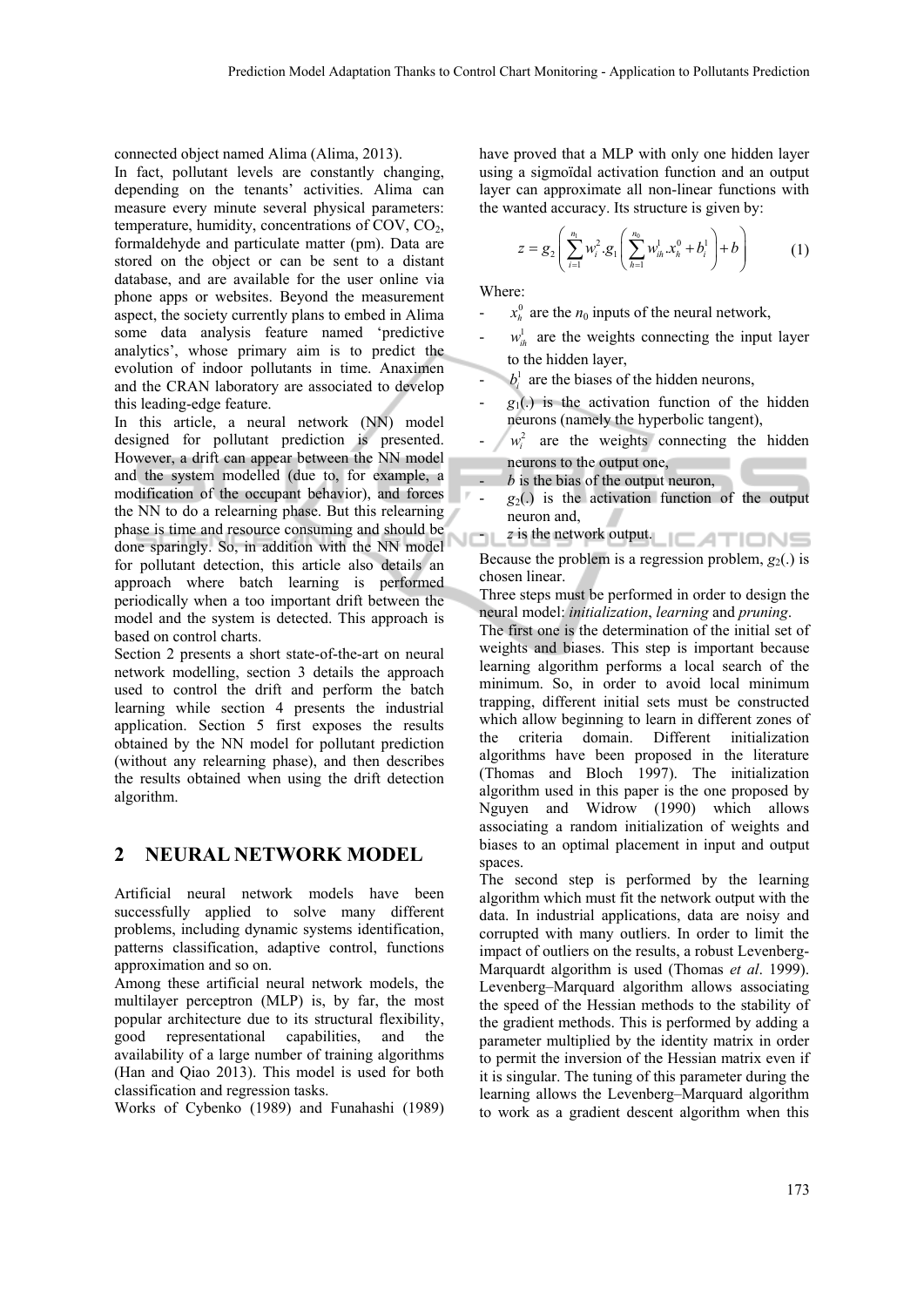parameter is large and as a Gauss–Newton algorithm when this parameter is small. The use of a robust criterion allows to avoid the influence of outliers and provides a regularization effect in order to prevent overfitting. An important issue in neural network design is the determination of its structure. To determine it, two approaches can be used. The first one is constructive, where the hidden neurons are added one after the other (Ma and Khorasani 2004). The second approach exploits a structure with too many initial hidden neurons, and then prunes the least significant ones (Setiono and Leow 2000, Engelbrecht 2001). We focus on the pruning approach that allows a simultaneous selection of the input neurons and the number of hidden neurons. The pruning phase is performed in two steps. First, the Engelbrecht algorithm is used which allows to quickly simplify the structure and second, the Setiono and Leow algorithm is used which is slower but also more efficient (Thomas *et al*. 2013).

# **3 ONLINE ADAPTATION OF THE MODEL**

## **3.1 Generalities**

Ideally, the data collected during the experimentation phase should describe all the states of the system to model. However, it is sometimes not feasible due to the high number of potential situations the system could encounter. Indeed, in our case data collected are different depending on the seasons, the yearly weather, changes in user's habits and so on. Technically, it would thus be highly difficult to obtain an exhaustive data set. As a result, our approach consists in two phases: first, a learning phase is achieved based on a data set obtained via a relatively short experimentation phase (in our case, 1 month, see section 4.1) to construct a first "specific" NN model. Then, a relearning is launched if and only if a significant difference (called "drift") between the system behavior and its corresponding NN model is detected.

In many case, a drift may appear between the model constructed and the system studied. This drift may be due to two main reasons. The first one concerns the evolution of input parameters. With a learning approach, the obtained model is valid only on the learned domain. The model is able to provide a valid solution only in this concerned domain.

The second reason concerns the uncontrolled modification of the machine or environment

behavior. Indeed, A change of a parameter (voluntarily or not, measured or not) which is not an input of the model, can affect the behavior of the machine. In this case, this parameter should be part of the model inputs but, as it was considered constant for the duration of the learning step, it was not retained as such. Due to this change, which may even be unknown to operators and users, the model will therefore provide results out of step with reality.

To take into account these problems, a relearning on new data is needed. There are two practical ways to implement learning in neural networks: batch training and on-line training. Whenever a new data is received, batch learning uses this new data together with the past data to perform a retraining. But this approach is time consuming. The on-line approach uses only new data to adapt the model. However, this approach suffers from slow training error convergence as a large number of training data may be required (Liang *et al*. 2006). Moreover, different works have shown that on-line training strategy does not converge to the optimal weights (Heskes and Wiegerinck 1996, Nakama 2009).

We thus propose here another approach where a batch learning is performed periodically when a drift between the model and the system occurs, in order to synchronize the model with the reality.

Because this synchronization is time consuming, the synchronization frequency must be optimized. Rather than consider a resynchronization frequency in response to events (arrival of new information from one of the connected devices, solicitation by an operator…) or a periodically one (every hour, week…), it is better to rely on statistical findings. Among the 7 basic tools for quality control, control charts, also known as Shewhart charts or processbehavior charts (Shewhart 1931), are interesting Statistical Process Control (SPC) tools useful for our proposed system.

## **3.2 Control Charts**

Control charts are particularly relevant to the dynamic quality control with the use of time-series (Tague 2004). They can determine statistically if a variation is no longer under control. Indeed, it is known that even when a process is under control there is approximately a 0.27% probability of a point exceeding a  $3\sigma$  control limit (Pareto). These few isolated points should not trigger synchronization. But the detection of too many points above this limit may underlines the presence of a special cause, even if it is not yet known.

The Combination of a neural network with the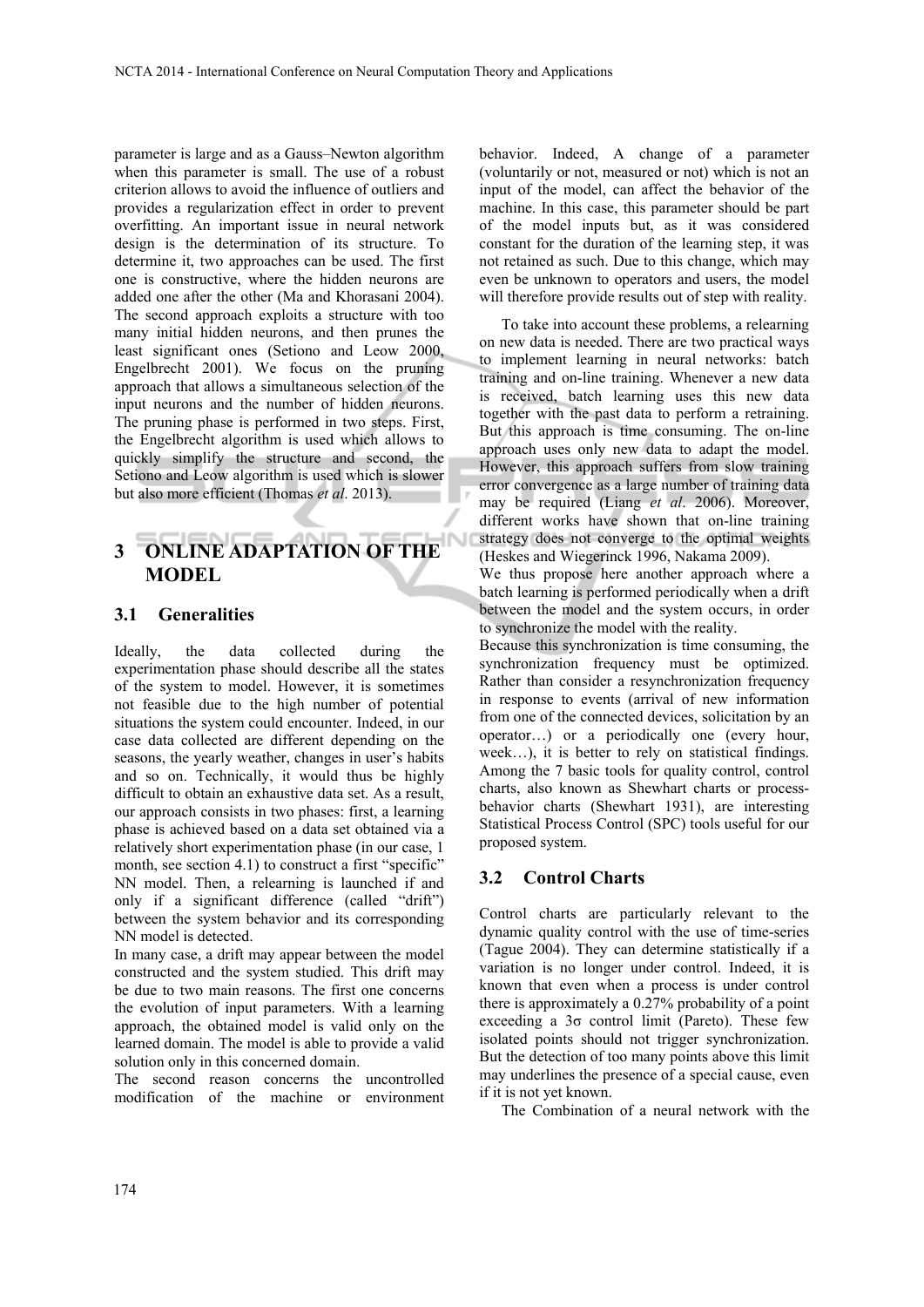control charts can therefore inherit from the robustness of the statistical analysis and the adaptability of the neural network. Du *et al*. (2012) work on the inverse combination of both tools with a recognition algorithm of control charts using neural networks to get alerts in case of quality problems and to provide clues in defining causes.

In our case, when a set of *n* new data is collected, a performance indicator is calculated and compared to two bounds determined on the initial validation data set. If this indicator is still between the two bounds, the model is always suitable. If the new value of the indicator is outside the bounds, a relearning phase is needed on these new collected data. Figure 1 shows an example of control chart to monitor the accuracy of the model. It presents the evolution of the considered indicator compared to the upper (UCL) and lower bounds (LCL) in function of samples of size *n*. In this example, the two first samples present acceptable results and the model accuracy is sufficient. For the third sample, the indicator is outside the bounds and a relearning on the *n* last data is needed to drive the indicator inside the bounds for the next samples. If no relearning occurs, the drift between model and reality stays and may grow.



Figure 1: Example of control chart used for monitoring accuracy of the model.

## **3.3 Control Bounds**

Our control charts (s charts) aim to determine if a process characteristic is stable. The center line (CL) is given by the standard deviation of the considered characteristics. The Upper Control Limit (UCL) and the Lower Control Limit (LCL) are calculated for representing 99.8% of data (NIST/SEMATECH 2012). These limits are given by:

$$
\begin{cases}\nUCL = \overline{s} + 3\frac{\overline{s}}{c_4}\sqrt{1 - c_4^2} \\
CL = \overline{s} \\
LCL = \overline{s} - 3\frac{\overline{s}}{c_4}\sqrt{1 - c_4^2}\n\end{cases}
$$
\n(2)

where:

- $\overline{s}$  stands for the center line (CL) and correspond to the estimated standard deviation of the characteristic monitored,
- *is the size of the sample,*
- $c_4$  is a factor allowing to find an unbiased estimator of the standard deviation  $\sigma$ .

$$
\overline{s} = c_4 \sigma \tag{3}
$$

With  $c_4$  given by:

$$
c_4 = \sqrt{\frac{2}{n-1} \left(\frac{n}{2} - 1\right)!}
$$
 (4)

where the non-integer factorial is given by:

*<sup>i</sup> s*

$$
\left(\frac{n}{2}\right)! = \left(\frac{n}{2}\right) \cdot \left(\frac{n}{2} - 1\right) \cdot \left(\frac{n}{2} - 2\right) \cdots \left(\frac{1}{2}\right) \cdot \sqrt{\pi} \tag{5}
$$

In the considered case, the monitored characteristic is the error performed by the network, and so, the parameter to monitor is the sample standard deviation given by:

$$
=\sqrt{\frac{\sum_{i=1}^{n}(\varepsilon_{i}-\overline{\varepsilon})^{2}}{n-1}}
$$
 (6)

where  $\varepsilon_i$  stands for the error performed on data *i* and  $\overline{\varepsilon}$  stands for the mean of the error.

The value of the estimated standard deviation  $\bar{s}$  is obtained on the validation data set used to validate the initial model.

## **4 INDUSTRIAL APPLICATION**

#### **4.1 Description of the Case Study**

The experimentation site is a single storey dwelling whose floor plan is shown figure 2.



Figure 2: Implantation of the 5 Alima in a house.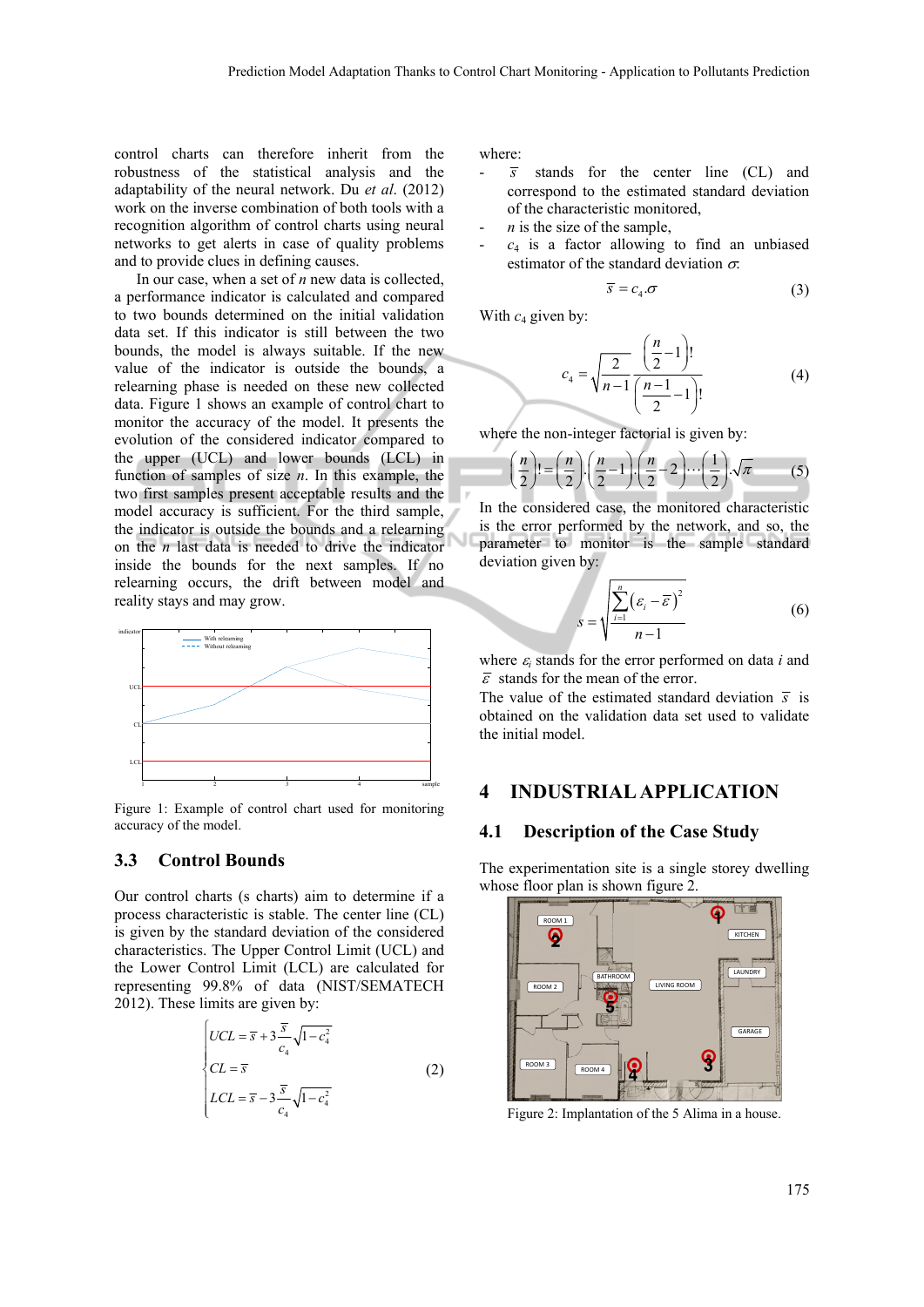

Red points indicate the different locations of the 5 Alimas installed in the house. The experimentation ran during a period of 1 month during summer 2013, and Alimas were recording each minute the values of their different sensors. The data set is divided in two subsets (learning and validation data set) each corresponding to 15 days of collected data. Only data collected by Alima1 are used for the learning and validation.

#### **4.2 Considered Problem**

We focus here on the problem of pollutant evolution prediction. As explain previously, each Alima collects, each minute, the values of five parameters (temperature, humidity,  $CO<sup>2</sup>$ ,  $COV$  and particulate matter (pm)). The goal is to predict 30 minutes

ahead the level of each pollutant in function of the actual and past level of these pollutants. In order to improve the performance of the model, different situations (cooking, sleeping…) are detected by using a classification model. The output of this classification model is used as an input of the prediction model.

The figure 3 presents the principle of the prediction of pollutants. The database collects data from the Alima. These data are use in a first step in order to detect the current situation (cooking, sleeping…) which may have an impact on the pollutant evolution. The design of the classification model has already been submitted to the MOSIM2014 conference. This article is thus entirely focused on the prediction model. This model takes as inputs the 8 actual outputs of the classification model and the 5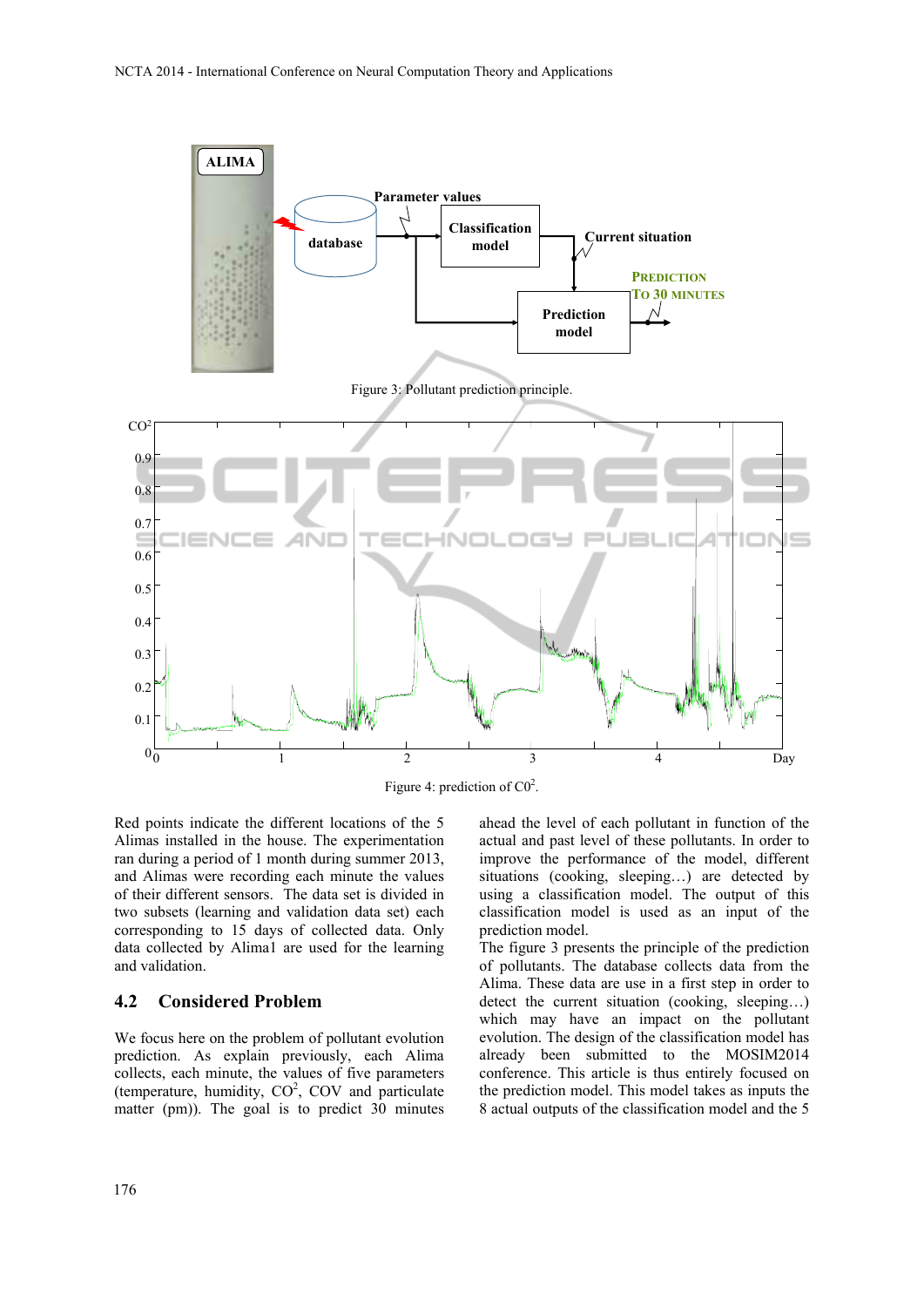past values  $(t, t-1, t-2, t-3, t-4)$  of the parameters collected by Alima. Three different models are built for each pollutant  $(CO^2, COV, pm)$ . The output of the considered model is the value of the considered pollutant 30 minutes later (*t+30*). In order to avoid the local minimum trapping, the learning is performed on 20 different initial parameters sets. The data set is divided in two subsets (learning and validation data set) each corresponding to 15 days of collected data. Only data collected by Alima1 are used for the learning and validation. A pruning algorithm is used in order to avoid the overfitting problem. At last, the best resulting model is selected.

## **5 RESULTS**

## **5.1 Results Obtained on the Validation Data Set**

In a first step, the results obtained on the validation data set are presented. Figure 4 presents the prediction of  $CO<sup>2</sup>$  (in green) to compare to the real values collected (in black). This figure shows that the evolution of CO2 level may be predicted with a good accuracy even if the amplitude of the larger variation can't be predicted.

The figure 5 presents the prediction error for the  $CO<sup>2</sup>$  pollutant (for the first 5 days of the validation data set). This figure shows that the model is able to predict the smooth evolution but it is not able to find the total amplitude of greatest variations. For these two figures, the data are normalized due to confidential needing. However, the model works with the true range of variation.



Figure 5: prediction error of  $CO<sup>2</sup>$ .

The results obtained for the COV pollutant is quite similar and are not presented here.

Figure 6 and 7 present the same results obtained for pm pollutants.

These two figures show that pm is corrupted with an important noise. The events to detect have an amplitude of the same order to the noise variance.



Figure 6: prediction of pm.

However, the model is able to predict the evolution of the pm pollutant with a good accuracy.

## **5.2 Adaptation of the Models**

The main goal of this model is to be suitable even if the conditions change (move in the house, or change of house …) and the model must to be portable from one Alima to another. In order to do that, the model must be adaptable on-line. To do that, we propose to detect if the model varies from the reality, and to perform a relearning only if needed.



Figure 7: prediction error of pm.

In order to illustrate this, the preceding models constructed with the data collected by airbox1 are used with the data collected on airbox2.

The s-chart described part 3 is used in order to determine if a relearning is needed. The size of the samples is fixed to 240 minutes and so each sample contains 240 patterns. Figure 8 presents the s-chart obtained for the pm model used with data collected by airbox2.

This figure shows that, as awaited, the model is not accurate for the first sample of 240 data. So a relearning occurs on these 240 first data. This relearning allows to fit the model to these new condition and the model accuracy is satisfactory until the sample 25. For this sample, the value of the standard deviation is slightly outside the bounds and a second relearning is needed. So, for the 15 days of the experiments, only 2 relearning are needed to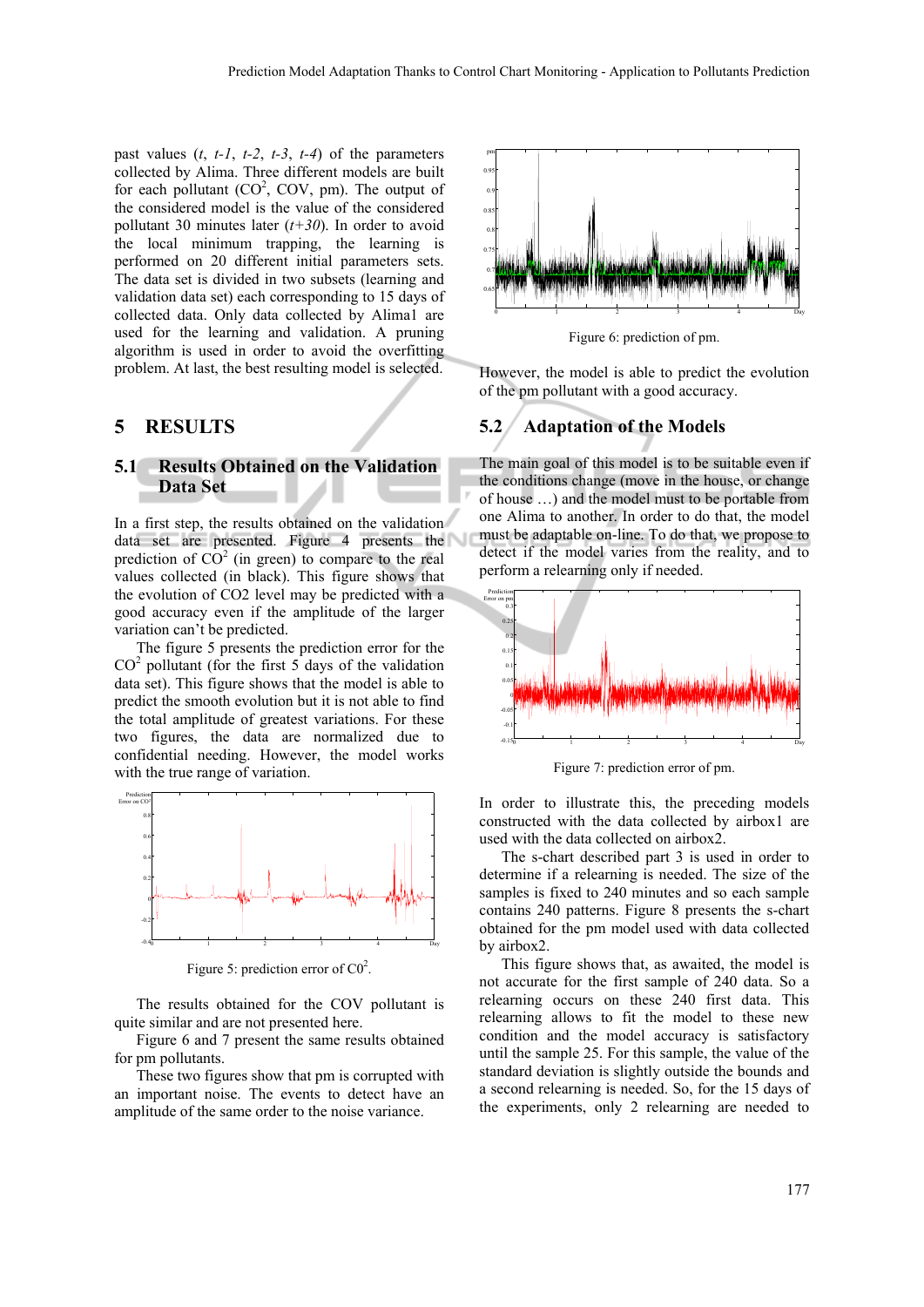

maintain a good accuracy of the model.

Figure 9 presents the prediction error for the pm pollutant. This figure shows that this strategy allows maintaining an accurate model even when the conditions change.



Figure 9: prediction error of pm for airbox2.

## **6 CONCLUSIONS**

This paper presents a new on-line monitoring strategy conserving the prediction model accuracy. This strategy is based on the use of a control chart to determine if a relearning is needed or not to adapt the model to an evolution of the reality. This approach is tested on a prediction model related to pollutants levels. The results show that neural networks are able to predict the evolution of pollutants. Moreover, the proposed monitoring strategy allows adapting quickly the considered model to new conditions and, in the same time, to limit the number of relearning needed. In future

works, this approach will be compared with on-line learning on both accuracy and computational time.

# **ACKNOWLEDGEMENTS**

The authors thanks the society Anaximen for their active financial and scientific support for this work.

## **REFERENCES**

Alima, http://getalima.com, 2013.

- Cybenko, G., 1989. Approximation by superposition of a sigmoidal function. *Math. Control Systems Signals*, 2, 4, 303-314.
- Du, L., Ke, Y., Su, S., 2012. The Embedded Quality Control System of Product Manufacturing, *Advanced Materials Research*, 459, 510-513.
- Engelbrecht, A.P., 2001. A new pruning heuristic based on variance analysis of sensitivity information. *IEEE transactions on Neural Networks*, 1386-1399
- Funahashi, K., 1989. On the approximate realization of continuous mapping by neural networks. *Neural Networks*, 2, 183-192.
- Han, H.G., Qiao, J.F., 2013. A structure optimisation algorithm for feedforward neural network construction. *Neurocomputing*, 99, 347-357.
- Heskes, T., Wiegerinck, W., 1996. A theoretical comparison of batch-mode, online, cyclic, and almostcyclic learning. *IEEE Transactions on Neural Networks*, 7, 919-925.
- Jones, A.P, 1999. Indoor air quality and health. *Atmospheric Environment*, 33, 28, 4535-4564.